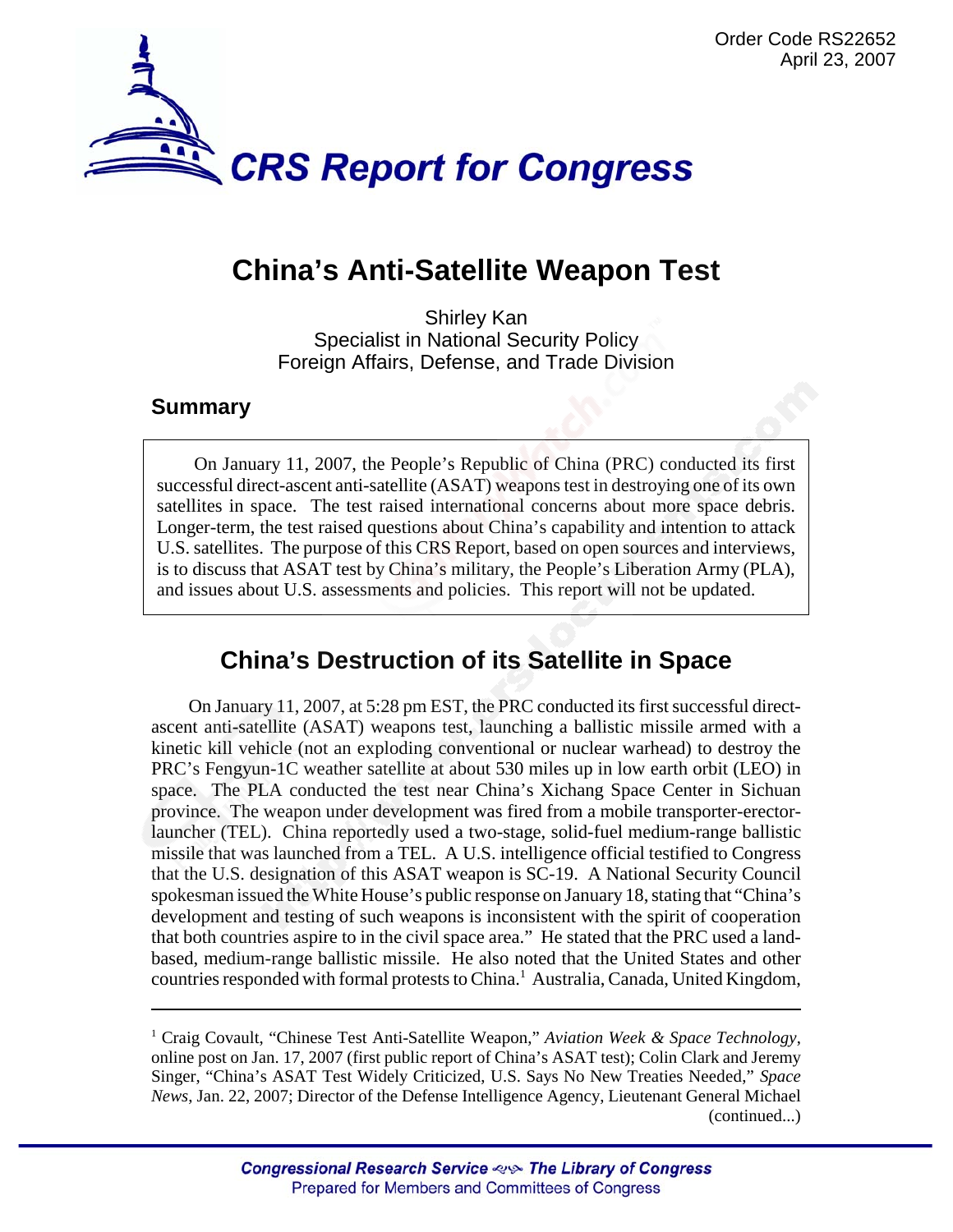South Korea, Japan, Taiwan, and the European Union reportedly also issued concerns. Russia downplayed the test. China did not give advance warnings and its Foreign Ministry did not issue a public statement until January 23, saying that China calls for the peaceful use of space and that the test was not aimed at any country.

## **Issues for Congress**

#### **What Are the Security Implications of This ASAT Test?**

The critical challenge in the short term is posed by the space debris resulting from the PRC's intentional destruction of a satellite. It was the first such destruction of a satellite since the ASAT tests conducted during the Cold War by the United States and the Soviet Union in the 1980s. Since then, neither the United States nor Russia has destroyed satellites in space, while many more civilian and military satellites have been used by countries and companies. In LEO (up to 2,000 km, or 1,242 miles altitude), reconnaissance and weather satellites, and manned space missions (including the International Space Station, Space Shuttle, and China's manned flights) are vulnerable to the increase in space debris resulting from China's satellite destruction. This debris cloud (estimated at 950 pieces 4 inches or bigger plus thousands of smaller pieces) threatens space assets in LEO, according to the Johnson Space Center. The Director of Space Operations at the Air Force said that his staff tracked about 14,000 particles before January 11, and that number increased to about 15,000. The Commander of the Strategic Command (STRATCOM) testified that the last U.S. kinetic ASAT test occurred in 1985 and at the lower altitude of LEO, and even so, the debris took over 20 years to come down out of space and burn up in the atmosphere. China's test was in the upper altitude of LEO and the resulting debris is seen as a threat to space assets for more than 20 years. According to the Air Force Space Command, the space debris increased the collision risk for about 700 spacecraft.<sup>2</sup> China has known about international concerns about space debris. Its "Space White Paper" of October 2006 stated that China has "actively participated" in the Inter-Agency Space Debris Coordination Committee, initiated a Space Debris Action Plan, and increased international exchanges on space debris research.

The longer-term implications concern some questions about China's capability and intention to attack U.S. satellites. Whereas the Secretary of Defense has reported publicly to Congress since 1998 that China's military has been developing an ASAT capability.<sup>3</sup> some observers doubted the Pentagon's assertions. China's January 2007 test confirmed

 $\frac{1}{1}$  (...continued)

Maples, testified to the Senate Armed Services Committee at a hearing on worldwide threats on Feb. 27, 2007 (record of responses to Senator Hillary Clinton as issued by her); Jim Wolf, "China Poses Risk to Key U.S. Satellites," *Reuters*, Apr. 12, 2007 (quoted Air Force Chief of Staff General Michael Moseley as saying that missile was fired from a mobile launcher).

<sup>2</sup> Leonard David, "China's Anti-Satellite Test," *Space.com*, Feb. 2, 2007; Bill Gertz, "Beijing Space Test Scattered Debris," *Washington Times*, Apr. 10, 2007; General James Cartwright, hearing of the House Armed Services Subcommittee on Strategic Forces, Mar. 8, 2007; Jim Wolf, "China Poses Risk to Key U.S. Satellites," *Reuters*, Apr. 12, 2007.

 $3$  In response to National Defense Authorization Acts, the Secretary of Defense submitted reports on China's military in 1997, 1998, 2000, 2002, 2003, 2004, 2005, and 2006.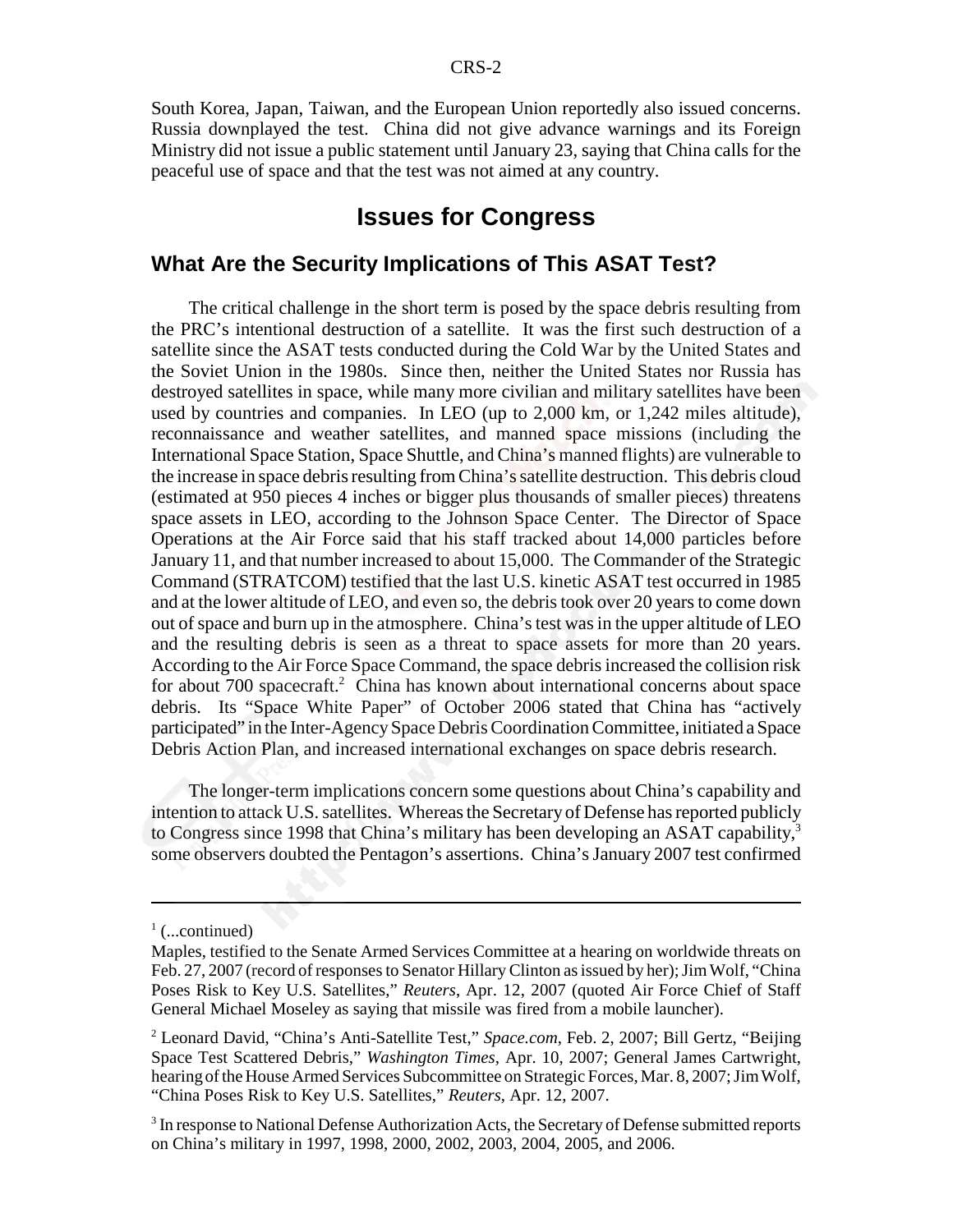China's long-suspected program to develop ASAT weapons, a program that could potentially put at risk U.S. military and intelligence satellites that are needed to provide tracking and targeting for rapid reaction or other operations. China demonstrated a limited capability to use a missile to launch a kinetic kill vehicle to destroy one of its own satellites in LEO under testing conditions that it controlled. The mobility of this ASAT weapon under development also could present challenges for U.S. tracking and warning time. Aside from developing and testing this ASAT capability, China does not have enough satellite interceptors, although it can produce enough of them by 2010 to destroy most U.S. satellites in LEO with little warning, estimates the Defense Department. Also, the ASAT test did not threaten the U.S. missile defense system. The Director of the Defense Intelligence Agency testified to Congress that the test demonstrated China's capability "to eventually deploy an ASAT system that could threaten U.S. satellites."4

Threat consists of capabilities and intentions, stressed the Chairman of the Joint Chiefs of Staff, General Peter Pace, at a news conference on March 7, 2007. He visited China on March 22-26, and reported that the intention of the ASAT test remained unclear. China has not explained how it intends to use this ASAT weapon that has been tested. Various comments by PLA officers and PRC civilian analysts have justified the ASAT test as needed to counter perceived U.S. "hegemony" in space and target the vulnerability of U.S. dependence on satellites. A PLA Air Force colonel wrote in late 2006 that U.S. military power, including long-range strikes, have relied on superiority in space and that leveraging space technology can allow a rising power to close the gap with advanced countries more rapidly than trying to catch up.<sup>5</sup> A PRC specialist at Fudan University indicated that China's ASAT program is developed partly to maintain China's nuclear deterrence, perceived as undermined by U.S. space assets.<sup>6</sup> An analyst at the PLA's Academy of Military Science argued that China does not have a clear space deterrence theory and that China likely seeks a limited capability to counter U.S. dominance in space and reduce the likelihood of U.S. attacks against space assets.<sup>7</sup>

#### **Did China's ASAT Test Surprise U.S. Assessments?**

Some news reports speculated that this ASAT test surprised U.S. intelligence. Although China's test confirmed long-standing Defense Department reporting about China's counter-space program, some warnings seemed inconsistent with China's January 2007 kinetic kill ASAT test. In the three annual reports on the PLA from 2004 to 2006 (required by the FY2000 National Defense Authorization Act), the Secretary of Defense reported to Congress that China could destroy or disable satellites in space "only" by launching a ballistic missile or space launch vehicle "armed with a nuclear weapon."8 However, the Pentagon's 2003 report warned that China was developing a "direct-ascent

<sup>4</sup> Bill Gertz, "China Mum on Pace Query on Anti-Satellite System," *Washington Times*, Apr. 6, 2007; Deputy Director of the Missile Defense Agency quoted in *VOA News*, Jan. 30, 2007; Lieutenant General Michael Maples, "Current and Projected National Security Threats to the United States," statement for the record, Senate Armed Services Committee, Feb. 27, 2007.

<sup>5</sup> Dai Xu, "Space, A Rising Power's New Opportunity," *Huanqiu Shibao*, Dec. 21, 2006.

<sup>6</sup> Shen Dingli, "Outer Space Security Balance," *Shanghai Dongfang Zaobao*, Jan. 23, 2007.

<sup>7</sup> Bao Shixiu, "Dominance in Space," *Beijing Review*, Mar. 15-21, 2007.

<sup>&</sup>lt;sup>8</sup> Secretary of Defense, reports to Congress on "PRC Military Power."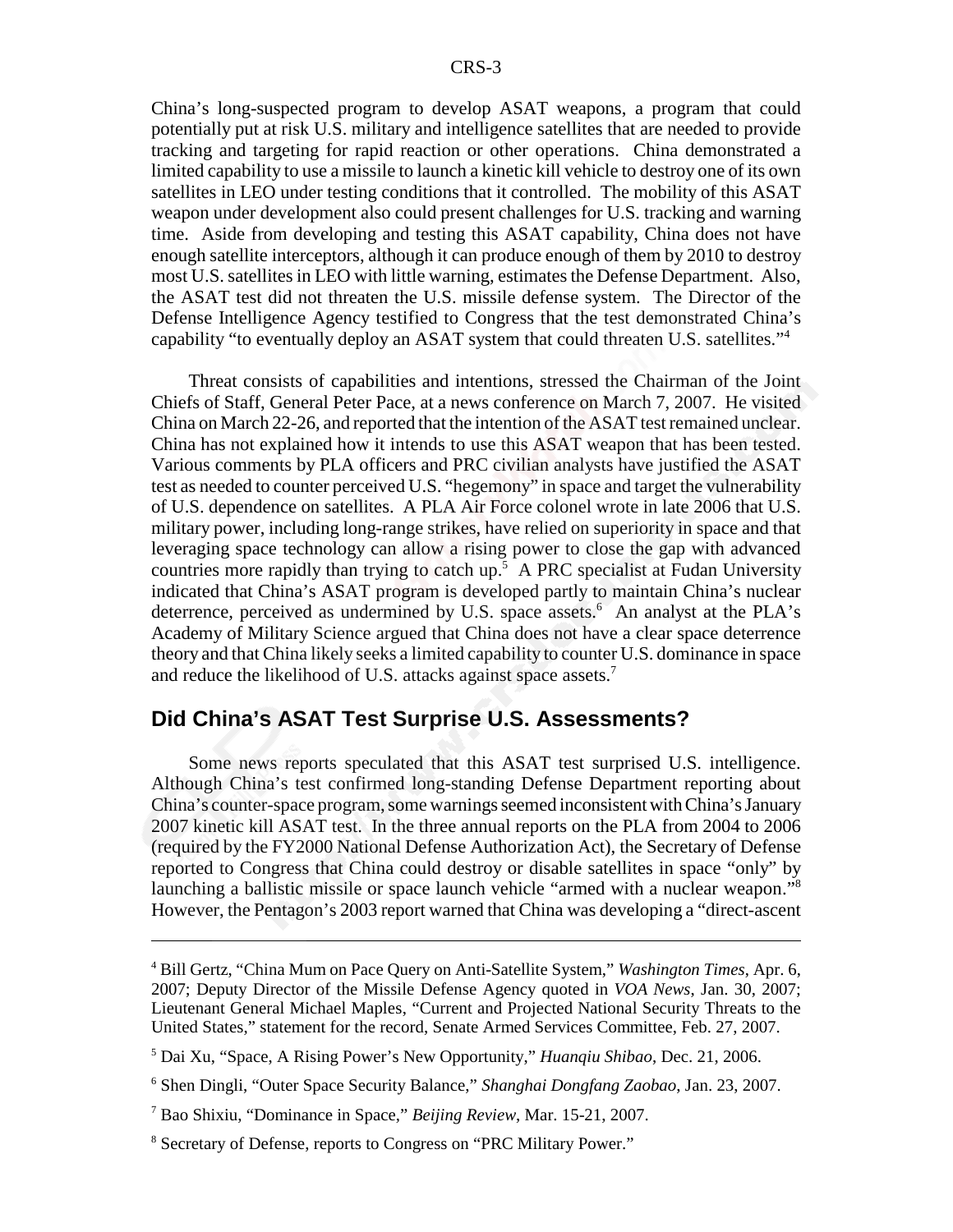ASAT system" that could be fielded between 2005 and 2010. Also, U.S. intelligence reportedly knew about the PLA's previous tests and preparations for this latest ASAT test. A number of U.S. intelligence agencies had a "full court press underway" to monitor the ASAT test on January 11, and it was the fourth test that the United States monitored using missile-warning satellites. China conducted three previous tests in this weapon program between September 2004 and February 2006, according to a U.S. official.<sup>9</sup>

#### **Why the Delay in China's Official Statement About the Test?**

Despite foreign protests, China did not issue an official statement until January 23, 12 days after the ASAT test. China's Foreign Ministry simply stated that its "experiment" did not target or threaten any country and that China opposes the weaponization of space or an arms race in space. Beijing's lack of a prepared explanation and delay in issuing a statement raised questions about whether the top leaders approved the PLA's ASAT tests, coordinated between the Foreign Ministry and the PLA, miscalculated foreign responses, or approved the ASAT program and anticipated criticisms but decided anyway to test. Adding to concerns about China's intentions, the ASAT test did not come at a time of bilateral tensions. After the U.S.-China summit in April 2006, NASA and the STRATCOM proposed civilian and military space contacts with China, and NASA's Administrator visited China in September 2006. In this debate, National Security Advisor Stephen Hadley questioned whether China's leaders knew about the PLA's ASAT test in advance, suggesting that U.S. protests sought to compel top ruler Hu Jintao to become directly involved or responsible. However, Deputy Under Secretary of Defense Richard Lawless called the speculation "farfetched," since Hu is the Central Military Commission Chairman (as well as Communist Party General-Secretary and PRC President).10

#### **Was China Signaling Potential Offensive Military Actions?**

China could have signaled a perceived self-confidence in countering U.S. forces in a possible conflict over Taiwan or another area of dispute. Then-Commander of the Pacific Command (PACOM), Admiral William Fallon, said that the PLA was trying to counter U.S. military power in a possible conflict over Taiwan.<sup>11</sup> Also, the ASAT weapon demonstration was undeniably traced to the PLA. Morever, the January 2007 test followed sudden changes made by the PLA Air Force in its control of airspace and flight routes near Shanghai, including a rare shutdown of the busy Pudong airport, in November and December 2006.<sup>12</sup> PRC officials and scholars have been warning that 2007 is a critical year with potential crises in the Taiwan Strait, citing their concerns about

<sup>9</sup> Craig Covault, "Chinese Test Anti-Satellite Weapon" *Aviation Week & Space Technology* (online), Jan. 17, 2007; Mure Dickie and Stephen Fidler, "Satellite Kill Likely to Have Equal Impact on Terra Firma," *Financial Times*, Jan. 20, 2007.

<sup>10</sup> David Sanger and Joseph Kahn, "U.S. Tries to Interpret China's Silence over Test," *New York Times*, Jan. 22, 2007; Richard Lawless speaking to the U.S.-China Economic and Security Review Commission, Feb. 1, 2007.

<sup>&</sup>lt;sup>11</sup> Audrey McAvoy, "Fallon Sees Expansion in U.S.-China Relations," AP, Feb. 18, 2007.

<sup>12 &</sup>quot;Pudong Airport's Airspace Apparently Given Over to Air Force," *Ta Kung Pao* [PRC-owned newspaper in Hong Kong], "Airport Shutdown Delays HK Flights," *Standard*, Dec. 2, 2006.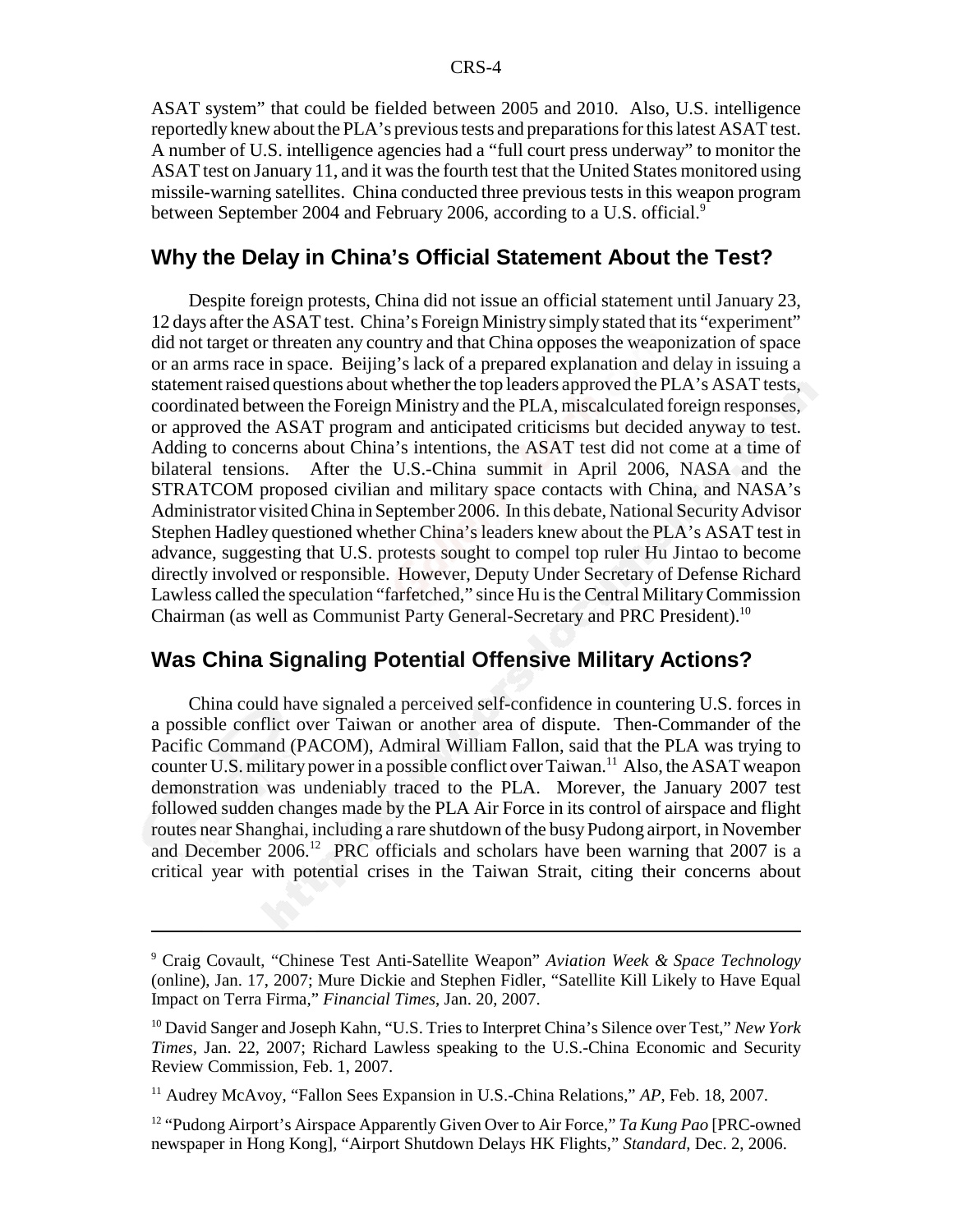perceived pro-independence moves by Taiwan's president. The PLA Air Force's actions and ASAT test could have signaled to Washington to heed Beijing's words about Taipei.

#### **Was China Responding to U.S. National Space Policy of 2006?**

Some in China argued that the new U.S. National Space Policy prompted China's test, while U.S. officials have contended that, regardless, China has developed a range of counter-space weapons to challenge U.S. space dominance. News reports stressed a hardline tone of the policy (signed by President Bush in August 2006, with a public version issued in October 2006), which stated opposition to new space arms control and denial of the use of space to adversaries "hostile" to U.S. interests. Under Secretary of State for Arms Control and International Security Robert Joseph contended that the United States does not monopolize space or deny access to space for peaceful purposes. He characterized the space policy as responding to "growing threats" from a number of countries that "are exploring and acquiring capabilities to counter, attack, and defeat U.S. space systems," when the United States is more dependent on space than other nations.<sup>13</sup> Even before issuance of the U.S. space policy, China conducted three previous tests of this direct-ascent ASAT weapon and, by September 2006, China had used a ground-based laser to illuminate a U.S. satellite in several tests of a system to "blind" satellites.<sup>14</sup> Before and after this latest ASAT test, PRC military and civilian analysts have voiced concerns about China's perceived vulnerability against U.S. dominance in military and space power. After the test, a Senior Colonel of the PLA's Academy of Military Sciences said that "outer space is going to be weaponized in our lifetime" and that "if there is a space superpower, it's not going to be alone, and China is not going to be the only one."<sup>15</sup>

### **Was China Trying to Prod the United States in Arms Control?**

In wake of the ASAT weapon test, the PRC's military and civilian analysts argued that the PRC's "peaceful" motive for the test was to prompt the United States to engage in space arms control. At the United Nations in October and December 2006, the United States was the only country to vote against a resolution on the "Prevention of an Arms Race in Outer Space" (PAROS), adopted by the General Assembly. However, PAROS seeks to prevent the weaponization of outer space, and even if there were such an agreement, it would not ban the type of land-based ASAT weapon (not space-based weapon) that China tested. A former PLA officer at China's Arms Control and Disarmament Association noted that the Foreign Ministry's silence about the test was "baffling" and that "if it is a negotiating chip, it's illogical not to come out and announce something."16 China's Foreign Ministry had not prepared any explanation for the ASAT test, and its short statement of January 23 did not mention arms control. It was at a regular news conference a week later that the ministry called for a "legal document." Indeed, China had already subtly shifted its stance on space arms control at the United

<sup>&</sup>lt;sup>13</sup> White House, "U.S. National Space Policy," issued October 2006; State Department, Robert Joseph, "Remarks on President's National Space Policy," Dec. 13, 2006.

<sup>14</sup> Vago Muradian, "China Tried to Blind U.S. Sats with Laser," *Defense News*, Sept. 25, 2006.

<sup>15</sup> Senior Colonel Yao Yunzhu's remarks, reported by the *Associated Press*, Jan. 26, 2007, and *Ta Kung Pao* [a PRC-owned newspaper in Hong Kong], Jan. 28, 2007.

<sup>16</sup> Chris Buckley, "China Experts See Space Blast as Puzzle & Warning," *Reuters*, Jan. 22, 2007.